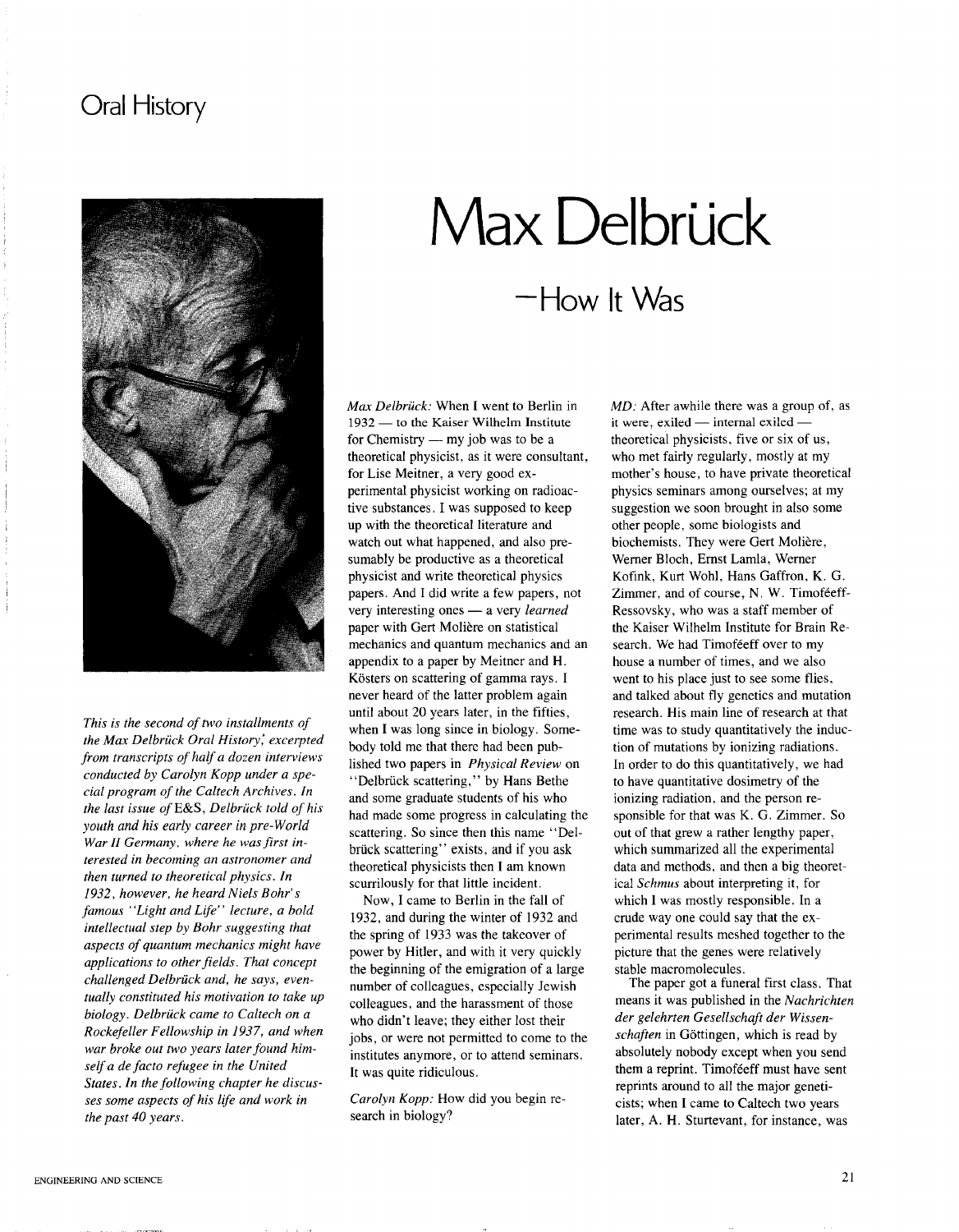#### **Max** Delbrück

quite interested, although again, he didn't know enough physics. **It** was all a matter of bridging physics and genetics at that time - there just weren't any people who could do that. Sturtevant wanted to know what was in the paper, and so I gave a seminar here, and he was very pleased with that and said, "Now you have told us exactly what I wanted to know. "

So this sort of black market research was going on, I mean it was moonlighting; I was supposed to be the theoretical physics adviser to Lise Meitner, but actually took all this time out to work in biophysics. During that time Otto Hahn and Meitner (who were great experts on radioactivity and the chemistry of radioactive substances for decades) followed up the discovery of Enrico Fermi that you could irradiate uranium with neutrons, and obtain quite a number of radioactive substances with apparently new chemical properties, which Fermi suspected to be transuraniums. Hahn and Meitner picked that up, and indeed discovered that when you irradiate uranium with neutrons, a large number of products arose which could be characterized by their half-lives and by the type of radiation that they gave off. These were interpreted to be elements 93, 94, 95, 96, 97, but very soon it became obvious that there were quite a few more than that, and so they were supposed to be isomers of the transuraniums.

I was very quick in interpreting all of these as isomers of these things, and in retrospect this was really immensely stupid of me; I should have guessed what was really going on, namely fission, but I, like everybody else, lacked imagination to see that.

*CK:* The theoretical physical problems never seemed to have really caught your wholehearted interest.

MD: Yes, that's true. Well, this wasn't really a theoretical physics problem; it was too trivial. It was something that any experimental physicist could easily have figured out. You didn't need any calculation; all you needed to know was that there was excess energy there; the neutron enters and there is enough energy there to blow the nucleus to pieces. You needed to just be able to add and subtract, and it just didn't occur to anybody; and it didn't occur to anybody until they were literally forced to this conclusion only the year after I left. I left in 1937 and came here to Caltech and gave here a seminar in physics which then a few weeks later turned out to be everything wrong.

*CK:* How did your second Rockefeller Fellowship come about?

MD: One day I got a visit from a gentleman of the Paris office of the Rockefeller Foundation, who was just checking up on what former Rockefeller Fellows were doing. I told him what I was doing, and since I was reading this book on population genetics by R. A. Fisher, he suggested, "Don't you want to go to London and study with these people?" And I said, "Well, why not?" And then, however, after I reconsidered, I said, "I'm not really that interested. If I want to do something like a Rockefeller Fellowship I would rather go to Pasadena." And to my surprise he acceded to that without batting an eyelid, and to my surprise Hahn and Meitner  $-$  not to my surprise; I knew that I had their good will and friendship they acceded to it and facilitated it by giving me a guarantee that I could come back and get my job back  $-$  that's what Rockefeller insisted on. And so the next thing was to get an exit visa to get permission to leave Germany. Before the Nazis, this problem would not have existed. There was no such thing as an exit visa, but at that time already I guess you needed some sort of an exit permit, because they had reinstituted military service. I was beyond the age of military service; in 1937 I was 31.

*CK:* You say in the Royal Society biographical questionnaire that one of the reasons that you wanted to go to the United States was because it seemed as if political factors would bar you from further advancement in Germany.

MD: Yes. While I was the assistant of Lise Meitner, I also tried to become a lecturer at the university; this means *Habilitation,* become a *Privatdozent* and obtain a *venia legendi,* permission to lecture, but unsalaried. The Nazis very quickly made



Photograph taken in 1934 for Nazi indoctrination camp.

this procedure more complicated by dividing it into two steps. One, you were supposed to get an advanced degree, as it were, the Dr. habil.; that means essentially presenting all the publications that you have made, demonstrating that you are scientifically, scholarly, qualified. **In** addition, you were, however, supposed to pass also some political tests. To do so you had to go to a *Dozentenakademie,* an indoctrination camp, which was quite a fascinating thing  $-$  a "free" discussion group, you know, where you got lectures on the new politics and the new state. So we had "free" discussions, and after three weeks of "free" discussions they decided whether you were sufficiently politically mature to become a lecturer at the university.

My first one, I think, the very first one that they had run themselves, was at a very nice estate near Kiel. There were about 30 of us, and in a way it was a marvelous thing, because it was the first time in my life I got thrown together closely with people from other disciplines. I learned more about other sciences at this academy and at the next one than anywhere else. But of course there was also the business of having these wonderful lectures by reliable party members, and everybody was terribly nervous because you really didn't know what was going on, and what you could say and couldn't say. Anyhow I obviously was too incautious, and I was informed afterwards that I wasn't quite mature enough but that I could try again.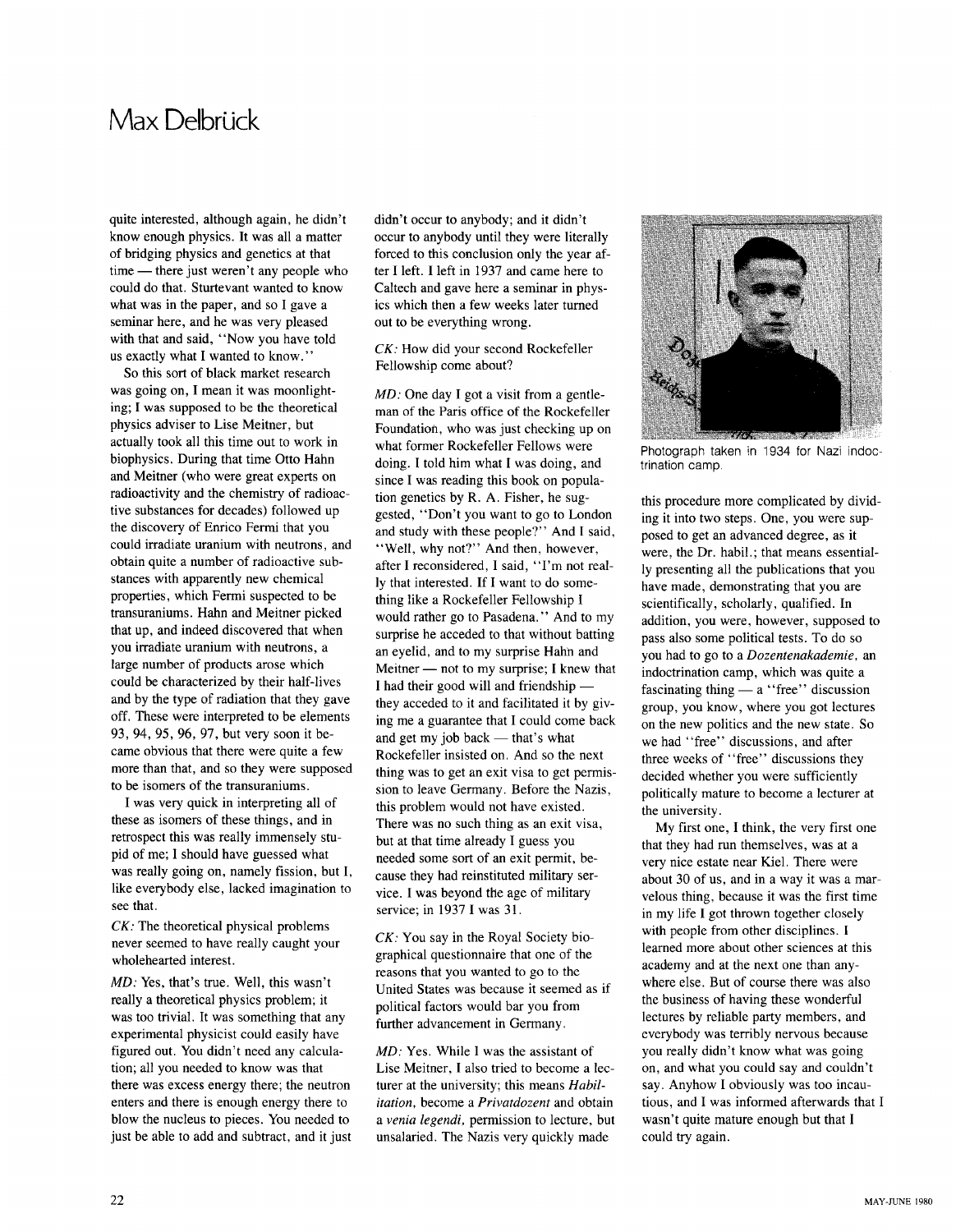So I tried again. The next time it was in another beautiful place, Thüringen. There things ran much more smoothly; everybody knew by then what he could say and couldn't say and everything was much more relaxed. But still I must have shot my mouth off. It must have been transparent that I wasn't in great love with the new regime, so I don't know whether I was officially informed that I wasn't mature enough, or whether they just didn't answer my letters. I have forgotten now. Anyhow it was pretty clear that a university career was not likely to be open to me.

So when this Rockefeller thing came around in 1937 it seemed like a good idea to see something of the world and see what was going to happen, because at that time it was anybody's guess how long the mess was going to last. Some people said six months and some people said much longer. I was immensely lucky that I had this opportunity. Many nasty things have been said about those who could have left and didn't leave, like Heisenberg, he's the most outstanding case. I don't agree at all with these derogatory comments. I don't think that it was anything to my credit that I left at all. I think it was a question which could be answered one way or the other, and there is great merit on both sides.

*CK:* It seems that the choices seem to be much more clear-cut in retrospect than perhaps they were at the time.

MD: Of course, yes. It's not that the choices seem clear-cut in retrospect, but they seem clear-cut to people who have no sense of the reality of the situation. I mean going away was in any case only a chance.

I went via England and visited a Faraday Society meeting in Manchester, I think, and then took a boat to New York. In New York I visited the Rockefeller Foundation offices and then spent a postseason month in Cold Spring Harbor. There I talked mostly to M. Demerec, and learned a little about work on *Drosophila* cytogenetics, using salivary gland chromosomes with their wonderful banding. Demerec also made me do a little experimental work, that is, actually dissect *Drosophila* larvae and fish out the salivary glands and squash them and stain them,

and that's as far as I ever got with *Drosophila* genetics experimentally.

After that month I went West and made only one stop on the way in Columbia, Missouri, to visit Louis Stadler. Stadler was sort of the counterpart to Timoféeff, in the sense that he (Stadler) had discovered the mutagenic activity of ultraviolet light; this is in contrast to the work of the other people who worked with ionizing radiations. Then from there I continued by train and must have arrived in Pasadena on the Santa Fe train one evening in late October. I was met at the train station by one German fellow, George H. M. Gottschewski, a *Drosophila* geneticist, and somebody else. They took me out for a beer, and dropped me at the Athenaeum, and Gottschewski got me all upset, because he said that Thomas Hunt Morgan was very upset about my coming; he didn't know what to do with this theoretical physicist, and really thought it was crazy for a physicist to come. Well, that turned out to be entirely wrong, but it was sufficiently unsettling for me, having traveled 8,000 miles to get here, that I from that day on was utterly confused about north and south in Pasadena.

The next morning, then, I visited Morgan, who was very cordial, and I explained that I had done these somewhat theoretical studies with Timoféeff -Timoféeff did the experiments and I did the theory on mutagenesis and ionizing radiation in *Drosophila* - and that I wanted to learn more about the actual *Drosophila* genetics, and see how the whole subject could be advanced further. Morgan suggested that I should work with A. H. Sturtevant. I talked to Sturtevant, who was also very nice, and he suggested that it would be interesting to try to clear up some confusing results on linkage in the fourth chromosome. He gave me some reprints to read, which I tried and failed to understand. By then the *Drosophila* terminology had become so specialized and esoteric that it would have taken me weeks even to understand all their terminology.

I sat poring over these papers pretty disconsolately for some time in the room across from Calvin Bridges, who was another very wonderful *Drosophila*

geneticist. So I consulted with him quite a bit and became very good friends with him. Calvin Bridges lived a "hippie" type of life - very simple. He had a small frame house here on one of the streets nearby, cooked for himself and occasionally had friends come in, but all very unobtrusive and very friendly. He and I regularly went for lunch together, which consisted of going to the corner of Lake and California and buying there in the market for 10 cents some peanuts and for 5 cents a little bottle of milk, and then we walked back and sat on the bench at the bus stop, and consumed our peanuts and milk and chatted about everything, both science and many other human things. **In** the Old World I had never met a person so unpretentious in a way that only an American can be unpretentious, although he was a really outstanding scientist. He died a year later.

I consulted with him for quite a bit and tried to learn some *Drosophila* genetics and, as I say, I didn't make much progress in reading these forbidding-looking papers; every genotype was about a mile long, terrible, and I just didn't get any grasp of it. So then one day I read that a seminar on bacteriophage had been given by E. L. Ellis, while I was away on a camping trip with Frits Went, the plant physiologist. I was unhappy that I had missed it and went down to ask him afterwards what it was all about. I had vaguely heard about viruses and bacteriophages, and I had read the paper by Wendell M. Stanley on the crystallization of the tobacco mosaic virus before I had left Germany. I had sort of the vaguest of notions that viruses might be an interesting experimental object for a study of reproduction at a basic level.

Well, Ellis was very cordial and showed me what he had accomplished by then, which was really very impressive; starting from zero knowledge concerned with anything about microbiology, viruses, and so on, he had gotten together very primitive kinds of equipment - an autoclave and a sterilizing oven, a few dozen pipettes, a few dozen petri plates, and some agar - and had taught himself how to pour plates and to use sterile technique. He had gone down to see his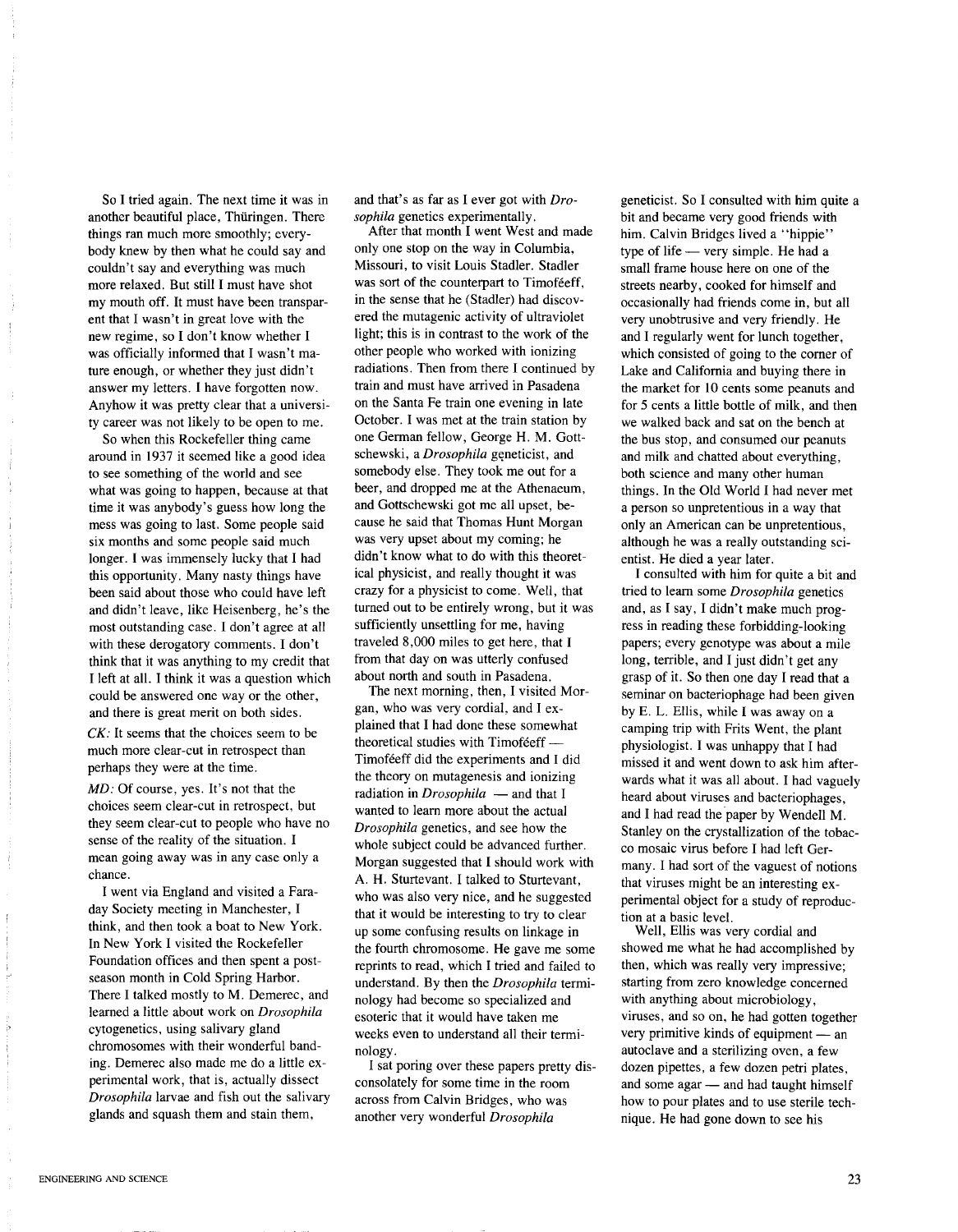# **Max Delbrück**

friend, Carl Lindegren at USC, who was in the bacteriology department, and had gotten from him this strange organism that nobody had heard of before, called *E. coli,* which is now the thing that you hear about in grade school. And he had gone to the Los Angeles Sewage Department and gotten himself a liter of Los Angeles sewage, and from this sewage had isolated a phage active against *E. coli.* With that he had taught himself how to get plates that would produce nice plaques of the phage, and had, in essence, already shown something like a one-step growth curve. I don't know really how far he had gotten with that.

Anyhow I was absolutely overwhelmed that there were such very simple procedures with which you could visualize individual virus particles; I mean you could put them on a plate with a lawn of bacteria, and the next morning every virus particle would have eaten a macroscopic one-millimeter hole in the lawn. You could hold up the plate and count the plaques. This seemed to me just beyond my wildest dreams of doing simple experiments on something like atoms in biology, and I asked him whether I could join him in his work, and he was very kind and indeed invited me to do so. And so I did, after asking some other people like Bridges and Frits Went whether they thought this was a good idea. They encouraged me, so I dropped *Drosophila* and teamed up with Ellis. And that was just marvelous. We had a tremendous time; a tremendous time because it was all really new, at least to us and certainly to everybody in this building (Kerckhoff Labs), and pretty soon we also did a few things that were not generally known.

A few weeks or months afterwards Ellis gave a seminar on phage, and he brought some petri plates along to show these plaques; these were passed around and everybody said, "Ah!" A few days later I met Mrs. Morgan, who also did work in genetics, and I asked her whether she was impressed with these plaques. She said, "You know, the light was very poor. I couldn't see them." **It** turned out that nobody had been able to see them. Everybody had taken it on faith that there were plaques there, which I thought was quite

hilarious. It reminded me of the story of the emperor's new clothes.

Ellis and I worked together for a year, and after a year, unfortunately and to my great regret, Ellis dropped out of the phage thing, and went back to what he had done before - cancer research on transplantable tumors in mice. Apparently the fellowship under which he worked stipulated that it should be on cancer research. But he came into the lab and certainly continued to take an interest in what I was doing my second year here.

*CK:* Did you have any trouble renewing your Rockefeller Fellowship for another year?

MD: Not really. No, that was relatively simple. I came in the fall of 1937, and it was renewed to start in September 1938. This ran out after the war had started, which made it virtually impossible for me to go back to Germany; not that I was keen on going back, but it also left me high and dry without visible means of subsistence. For several months I lived on money borrowed from friends.

*CK:* There was no possibility of a position at Caltech?

MD: There might have been, but Morgan didn't come forward. He thought maybe that wouldn't have been a healthy thing to do; although I'm sure he had a high regard for  $me$  - this was not the way he handled things. However, then the Rockefeller Foundation itself took a mild interest, and drew my attention to this job at Vanderbilt. **In** fact, an arrangement was made by which the Rockefeller Foundation paid half of my salary  $-$  the full salary was  $$2,500$  a year - in return for a a gentleman's agreement that I would have half time free for research and would not be just loaded down with teaching physics. So a few days after Christmas of 1939, I left Pasadena and drove East, and arrived in Nashville on New Year's Eve in a driving snowstorm.

I got myself again set up at Vanderbilt in biology. I used the incubator and the sterilizing facilities of the department of bacteriology, which was a one-man department. My room was sort of in a no



Cold Spring Harbor, 1955, The barber is Seymour Benzer, now James G, Boswell Professor of Neuroscience at Caltech.

man's land on that floor between the physiology department and the bacteriology department. I may have gotten my own equipment after a while. I diddled along there, and then, I don't know in what sequence, I was joined by other people.

*CK:* You met Salvador Luria in December of 1940.

MD: And he did not come to Nashville until nine months later. I don't know whether by then I had some other people working there. Some of the earliest were A. H. Doermann, who had just gotten his degree in *Neurospora* genetics with George Beadle at Stanford; and E. S. Anderson; and gradually we took up contact with A. D. Hershey, who was at that time in the microbiology department of the Medical School at St. Louis.

And Tom Anderson, the electron microscopist; we first contacted him one summer when he was in charge of using the RCA electron microscope at Woods Hole. He had an exhibit instrument there, and collaborated with anybody who wanted to use it. He and Luria had already started in the summer of 1942 working on phage, and I joined them also for a few weeks.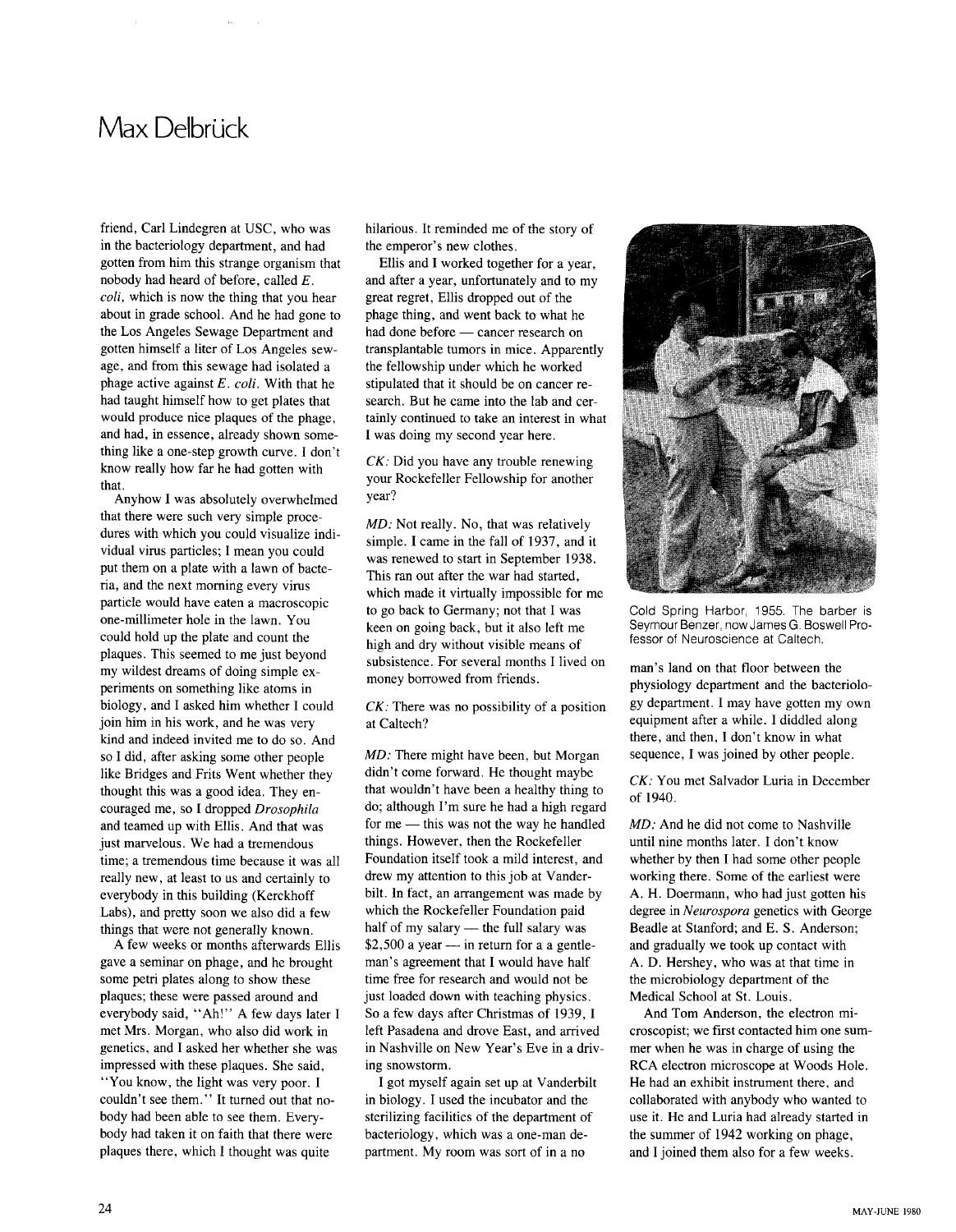

Cold Spring Harbor, 1953. With Delbrück is Salvador E. Luria, with whom he shared the Nobel Prize in 1969.

Actually, it turned out that the findings we made that summer had been made previously by H. Ruska in Germany, but during the war there was very little communication. So the fact that some of these phages had this very odd shape, with a head and tail, and very startling morphology, had been seen in the electron microscope by Ruska, and had been published in the *Naturwissenschaften.* We did it a little more quantitatively, since we paid great attention to controlling two things quantitatively; that is, really control the concentrations of bacteria and phage, and the time in which they interact, so we could be a little more precise as to the adsorption process.

*CK:* Could we talk about how the first course at Cold Spring Harbor was set up in 1945, when you got the idea for that?

MD: I don't remember who suggested it, but that must have been already the fourth summer then; the first summer that we did phage work in Cold Spring Harbor was

1941, and I think from then on we were there every summer. So in 1945 then we gave this first course, which had a marvelously motley crew of students.

*CK:* Would you say that there was a sense that you needed to convert people to join in the research?

MD: You mean why did we give this course? I think Luria was the promoter of that. Luria thought that if phage ever was to become an important line of research, and its potentialities really developed, more people would have to be brought into it. And therefore one should make an effort to bring more people into it this way, by giving the course. Anyhow, it helped, even though only a few of the people who took the course actually became phage workers. At least this way we recruited quite a number of people who could read the phage literature with understanding.

*CK:* When did you hear about O. T. Avery's isolation of DNA as the "transforming principle" in pneumococci bacteria?

MD: Avery made his great discovery in 1943, but we knew about his working on this problem for at least a couple of years before then, and I think both Luria and I had gone to visit with him. And also Demerec knew quite well that there was a very interesting problem. It had been shown that you could use an extract of one bacterium and expose another bacterial strain to it, and then get some kind of transformation, and the transformation was expressed in producing a particular capsular polysaccharide.

The feeling had been that the transforming agent was the polysaccharide itself, that somehow that was sort of a crystallization process, or rather, a nucleation process; you add a piece of this polysaccharide and then more is produced; that was the obvious interpretation at the time. If that was true, then it showed that here you had a genetic property which was not transmitted by genes, but by something more like a whole organism, you might say; like every little piece of polysaccharide was a little apple tree that could grow

into a big apple tree. However, this little apple tree did not contain genes but was just a form principle that had made it possible to accrete more in the same form - more like a crystallization process. If you dump into a saturated solution a crystal of a particular substance, then you can get more of that crystal; it's a nucleation process. And if that had been true, it would not have been so overwhelmingly interesting, because it was obvious that this could not be the general principle of genetics. So it came as a total shock and surprise when Avery and his associates discovered that the transforming principle was DNA. He communicated this discovery to his brother Roy Avery at Vanderbilt, who was in the department of microbiology in the Medical School, in a 17 page handwritten letter, which Roy Avery showed me just about the day he received it, and which I read there standing in his office in the spring sunshine, I think it was. It was quite an amazing letter and has been published.

This discovery, of course, was just the beginning of the battle, because immediately the scientific world split into those who believed that their experiments showed that DNA is an information storage molecule, and those who believed that the DNA preps were contaminated with a small amount of protein, that the protein was the important part. During the subsequent years it was essentially the work of Rollin D. Hotchkiss who gradually tightened the proof more and more to show that the DNA is the essential thing.

*CK:* I am curious as to whether, when the Watson-Crick structure of DNA came out, there was a general feeling among biologists that this really marked a revolutionary point in biology.

MD: Let's put this question into two questions: whether I thought so and whether there was a general feeling.

*CK:* I know you thought so. You wrote to Bohr that you thought it equaled the Rutherford discovery of the nucleus of the atom. So you still think so in retrospect?

MD: Oh sure. Easily. The other half of the question - I think there was consider-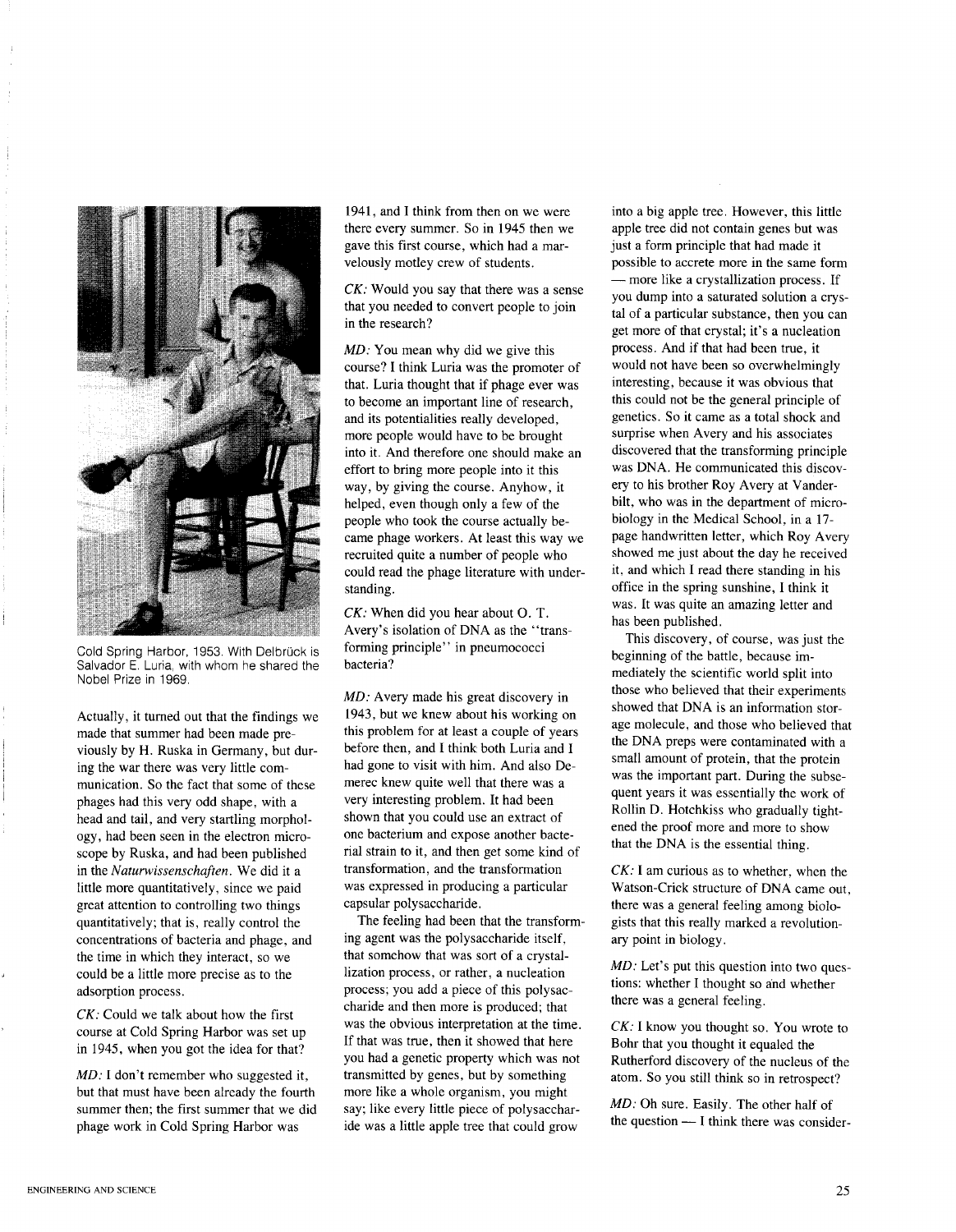### **Max** Delbrück

able hesitation as to whether the structure was true. Shortly afterwards there was a Cold Spring Harbor symposium, and some of the more knowledgeable chemists were quite doubtful, (a) whether it's true, and (b) whether it would ever be possible to prove that it was true.

Now it's an interesting fact that there are several aspects to the structure, and people have become aware that the alternative models that have been proposed cannot be dismissed out of hand, that this double-helicity has never been adequately proved. Well, then the next question was, granted that the model is true, is the replication occurring in the way the model suggests; namely, each strand making its complementary strand. And that immediately poses a problem as to how the two daughter double helices are taken apart, how their knots are resolved. And that problem is still unresolved, or incompletely resolved.

Another question was, what do you do with this information that is stored there in the DNA? How do you go from there to really making proteins? And that has been largely resolved in the sense that we know how the amino acid sequences in the proteins are coded for a template code, but here again in the last couple of years it has been found that in eukaryotes, all kinds of monkey business occurs; that the gene that codes for a certain messenger RNA which then is translated into protein  $$ that this gene contains interstitial pieces that are eliminated later, and the meaning of that nobody knows yet. So there are still surprises.

*CK:* To back up a bit: When Erwin Schrödinger's book *What Is Life?* was published in 1945, what was your reaction to it? Had you known that he had discussed the model of the gene that you had put forward 10 years earlier, in the paper with Timoféeff and Zimmer?

MD: No, it was a total surprise to me. I had not seen or heard anything from Schrödinger, or by Schrödinger, for years, and when the book came out it was other people who drew my attention to it. I was puzzled how he had gotten hold of the paper, which he obviously had read, and which then formed a central chapter in the



The award of the Nobel Prize in 1969 led to this press conference in Millikan Board Room and to worldwide recognition of Delbrück's pioneering studies of viral genetics - the way strains of the virus bacteriophage infect the bacterium *E.* coli and multiply there.

book. I have recently learned, I think from the historian of science Robert Olby or somebody else, that it was not I who had sent a copy of the paper to Schrödinger, but that P. P. Ewald had shown him a copy.

*CK:* Did that book have the effect of increasing people's interest in what you were doing then in 1945?

MD: Insofar as it was read by a large number of younger, and not so young, people and physicists, it was publicity for me, although not specifically publicity for phage, more for genetics and for the problems posed by genetics. I mean I didn't need publicity, I would say, but maybe I owe my job at Caltech to it, I don't know. I doubt that I did, because Beadle knew me personally quite well when he offered me the job, and also the people here in the division had seen me around for two years; I don't think they needed Schrödinger's book when the question came up whether they should offer me a job here, which was done in December 1946, and the book came out about a year earlier. But I don't know what went on here.

*CK:* You were happy at Vanderbilt but were quite sure that you wanted to move?

MD: When the question really came up, to stay or not to stay at Vanderbilt  $- I$ mean when the people at Vanderbilt realized that I was very much in demand after the war, and then I got offers from Illinois, and Cold Spring Harbor, and from here, and from Manchester, England then all of a sudden they tried to really promise me anything, and I think I was quite willing to listen, but I think Manny, my wife, was not, as I recall. **In** any case, when the offer from Caltech came, it was irresistible.

*CK:* You came to Caltech in 1947 and were Beadle's first faculty appointee in biology. I was wondering what changes you've observed in the biology division since 1947.

MD: Well, it got bigger, which is not necessarily fortunate, and its emphasis shifted to chemical biology when Beadle came, more to molecular biology at first; then very soon the psychobiology was added - the Roger Sperry group - and that was an interesting move. This was made possible by a fund that Caltech had received, the so-called Hixon Fund, which was obtained for research that would do something about juvenile delinquency. From year to year the Hixon Committee struggled to find something that could be interpreted as having even the remotest connection to juvenile delinquency, and at the same time be compatible with the general attitude at Caltech of doing basic research. After having struggled for a number of years with that  $-$  arranging conferences, having visiting professors, and so on - the committee disembarrassed itself by appointing Sperry as the Hixon Professor, so from then on *he* had to worry about how to reconcile this. (I was a member of that committee.) That was an important move, and the contributions of Sperry have been enormous.

*CK:* Do you think the division has made an effort to identify new and coming fields?

MD: Well, they considered bringing me here as being a new and coming field, and in recent years certainly they have in